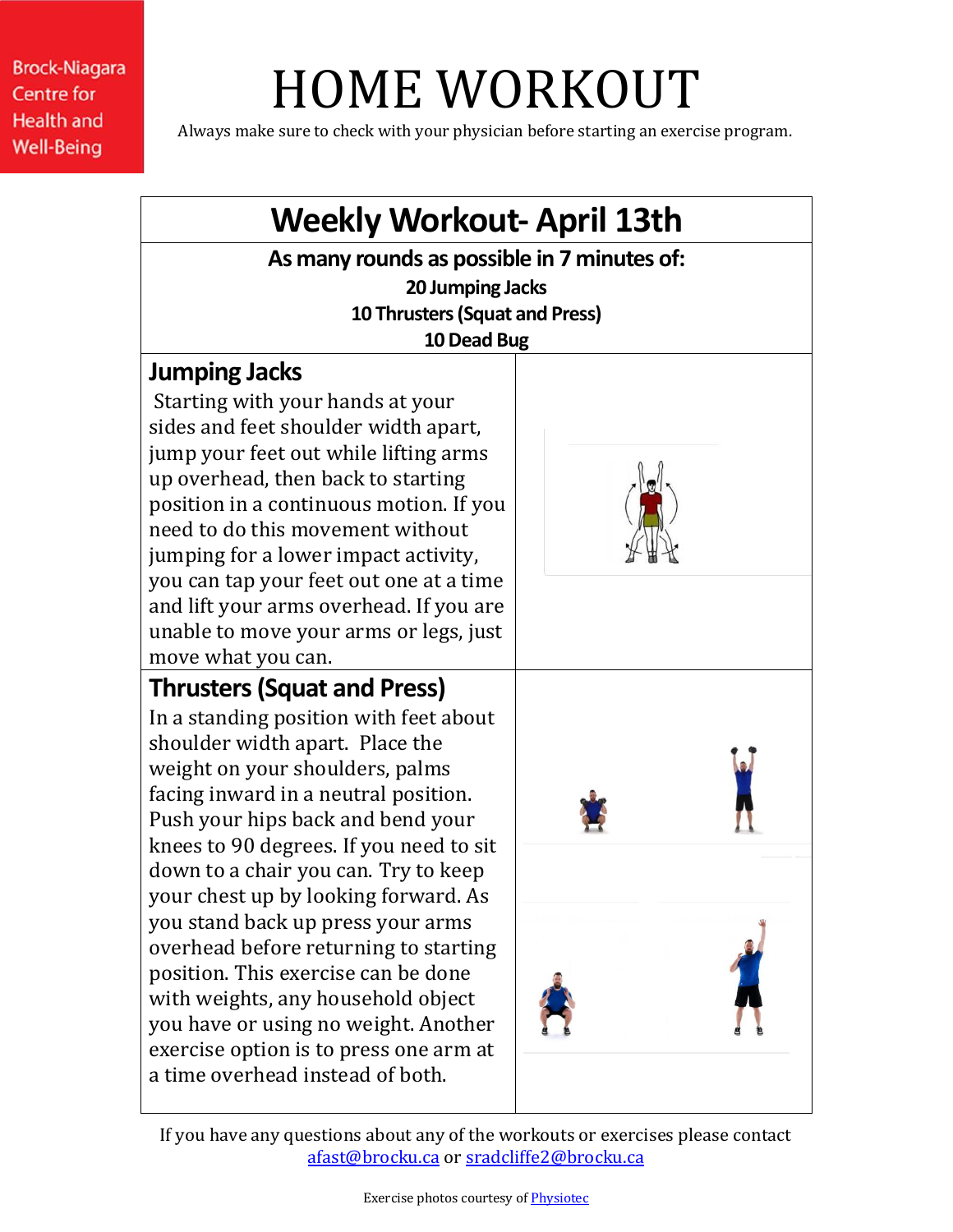# HOME WORKOUT

Always make sure to check with your physician before starting an exercise program.

#### **Dead Bug**

Start by lying on your back with your arms pointing straight up, shoulders lifted slightly off the floor and your hips and knees bent at 90 degrees. Lower one leg straight down slowly while lowering the opposite arm behind your head. As you do this, remember to breathe and keep your core tight.

Modifications include lowering your arms and legs one at a time, keeping one foot on the ground as you move your arm and other leg or using the wall for support.

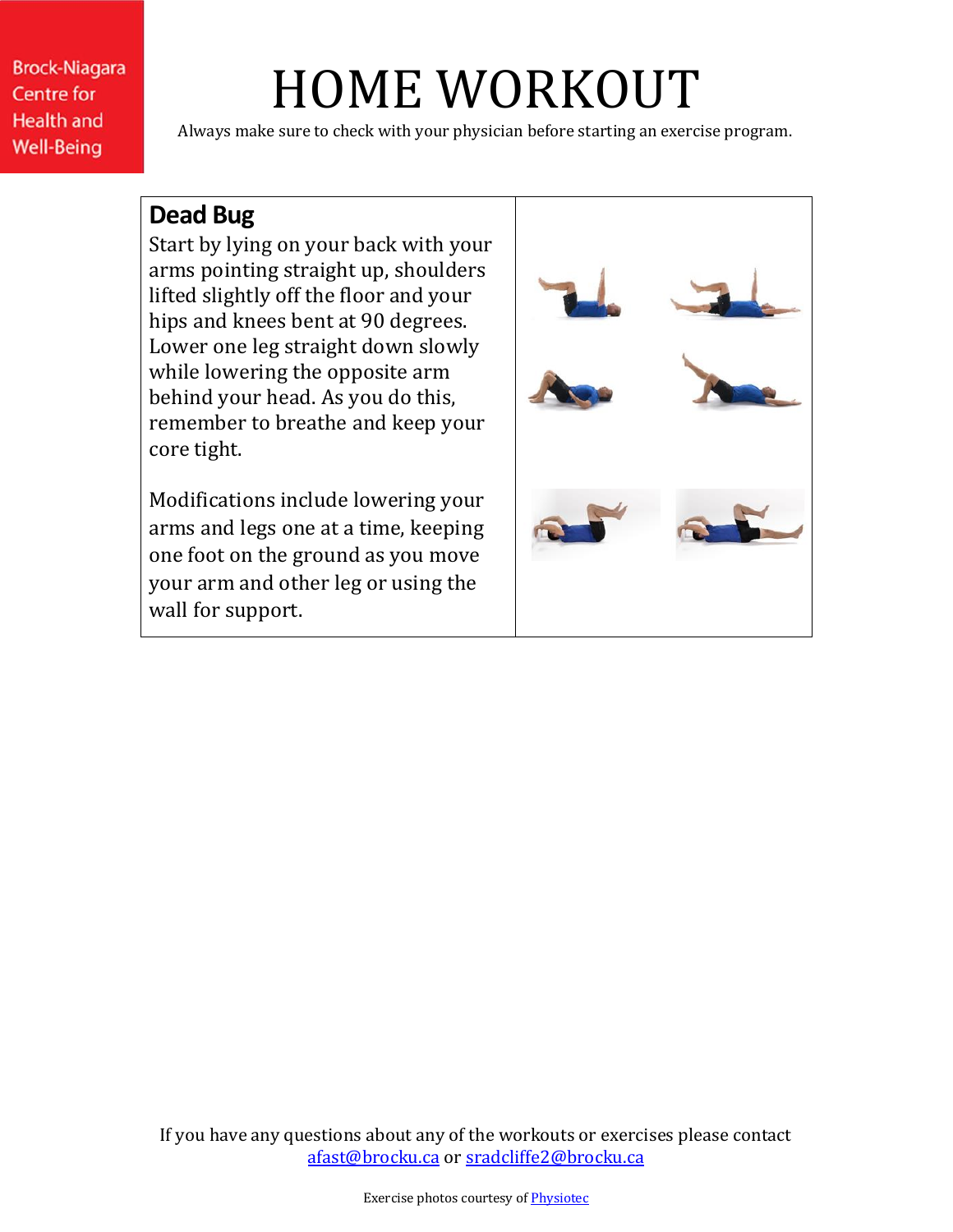# HOME WORKOUT

Always make sure to check with your physician before starting an exercise program.